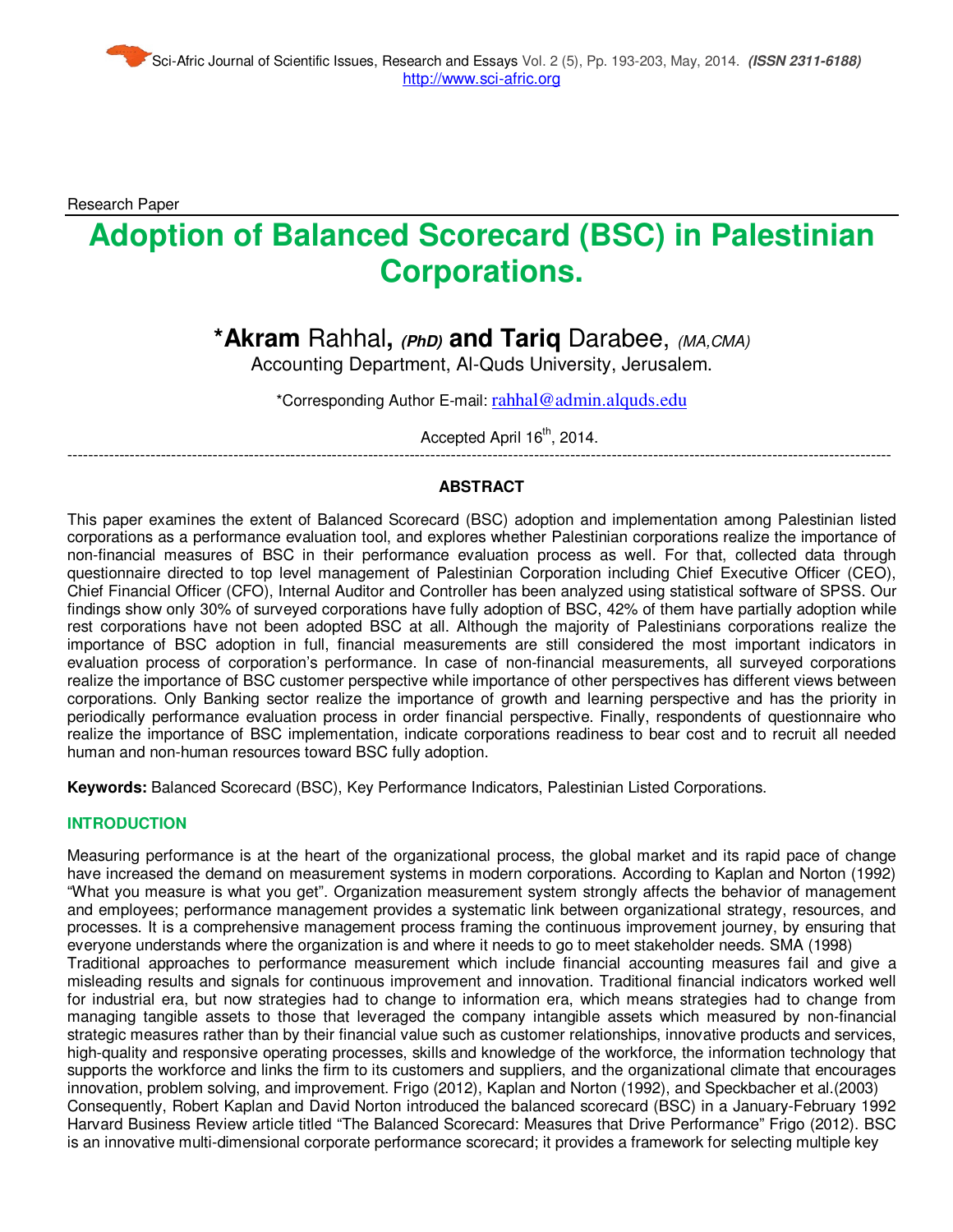performance indicators that supplement traditional financial measures with operating measures of customer satisfaction, internal business processes, and learning and growth activities. It is a step towards linking 'short-term operational controls' to the 'long-term vision and strategy' of the business by focusing on the strategy and vision. Anand et al. (2005) It therefore enabled company to track financial results while simultaneously monitoring progress in building the capabilities and acquiring intangible assets they would need for future growth, so that BSC wasn't a replacement of financial measures; it was their complement Kaplan and Norton (2007).

The primary objective of this study is to examine the extent of BSC usage among corporations listed on Palestine Exchange (PEX). However, it aims also to explore the awareness of Palestinian corporations for BSC importance in performance evaluation process and its adoption necessity. No doubt, this paper mainly linked to a previous works of Kaplan and Norton which was published in Harvard Business Review during the years of 1992, 1993, 1996, and 2001. In addition to, other related research works of Statement on Management Accounting (SMA) articles are published by Institute of Management Accountant (IMA), and Anand et al. (2005) were considered in preparation of literature review section. This effort will be the first one argues BSC implementation in Palestine; so it will be a starting point for further studies about adoption of BSC system in Palestinian business environment.

The next section identifies the aims and the contributions of this paper followed by a review of the extant literature. Section five describes the research methodology. Section six presents the results of statistical analysis, and finally, section seven summarizes the study conclusions and implications.

#### **STUDY OBJECTIVES**

The aim of the study is to shed light on the extent of BSC adoption and implementation among Palestinian listed corporations as a performance evaluation tool. Besides, the paper aims to achieve the following specifics objectives: (a)Providing a descriptive analysis of BSC implementation among Palestinian corporations, (b) Exploring whether Palestinian corporations realize the importance of non-financial measures and (c) Examining the adequacy of financial and human capacity to implement BSC among Palestinian corporations.

#### **LITERATURE REVIEW AND HYPOTHESES DEVELOPMENT**

#### **The Evolution of Balanced Scorecard**

Kaplan and Norton introduced the balanced scorecard in a January-February (1992) in Harvard Business Review article titled "The Balanced Scorecard: Measures that Drive Performance" and in (1996) they published book called The Balanced Scorecard. The BSC was originally introduced to improve corporate performance measurement by balancing lagging metrics of financial performance with nonfinancial metrics that drive future performance. During the last 20 years, Kaplan and Norton have helped create a new body of knowledge for strategy execution that's now being used throughout the business, nonprofit, and public sectors Frigo (2012).

Kaplan and Norton (1992) defined the "balanced scorecard" as a set of measures that gives top managers a fast but comprehensive view of the business. The BSC includes financial that tell the results of action already taken and it complements the financial measures with operational measures on customer satisfaction, internal process, and the organization's innovation and improvement activities, operational measures that are the drivers of the future financial performance. On the other hand, Kaplan and Norton (1993) stated that scorecard's measures are grounded in an organization's strategic objectives and competitive demands. In addition to, requiring managers to select a limited number of critical indicators within each of the four perspectives by translating companies vision and strategy into multiple perspective; Financial, Customer, Internal business process, and Learning and growth. Moreover, Kaplan and Norton (1996) support BSC to be used as strategic management system by introducing four new management processes that separately and in combination contribute to linking long-term strategic objectives with short-term actions; First, new process: translating the vision-help managers build a consensus around the organization's vision and strategy. Second, communicating and linking- lets managers communicate their strategy up and down the organization and link it to departmental and individual objectives. Third, business planning enables companies to integrate their business and financial plans. Fourth, feedback and learning- gives companies the capacity for what we call strategic learning. Finally, Kaplan and Norton are the cornerstones of BSC evolution.

#### **Balanced Scorecard Perspectives (Financial and non-financial measures)**

BSC framework makes a linkage between non financial indicators (operational measures) and financial measures. In an interview with Professor Kaplan by Mark L. Frigo that published in strategic finance magazine on October, 2012 he stated "We introduced the balanced scorecard because we believed that exclusive reliance on financial measures couldn't drive sustainable value creation. Financial measures are lag indicators that report on the outcomes from past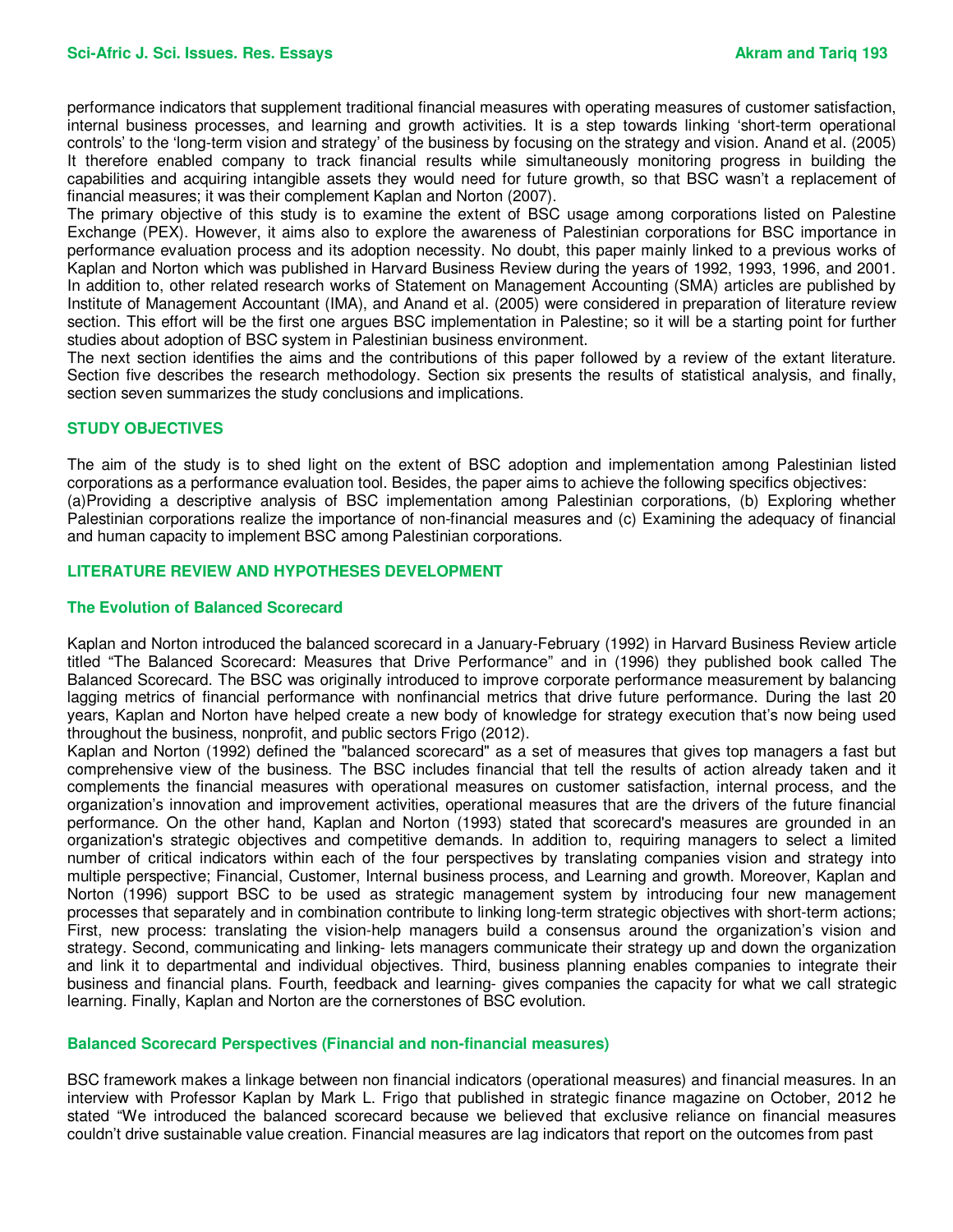actions. Exclusive reliance on financial indicators encouraged behavior that sacrificed long-term value creation for shortterm performance".

Kaplan and Norton (1996) identify this relationship by cause and effect relationship. As a result organizational strategy and vision can be translated into a set of cause and effect relationships about and how it can be achieved. In another study which has done by Anagnostopoulos and Elmasides (2010) to translate the strategy of a Greek manufacturing company into objectives and measures that can be clearly communicated to all units and employees, they found that the strategy map provides a powerful tool for visualizing the strategy as a chain of cause-and-effect relationships among strategic objectives, the objective chains start with financial objectives and then link down to objectives of customer perspective and then continues with objectives of internal business process and eventuates in learning and growth perspective, once the strategy map is developed, it is linked to the Balanced Scorecard. The results of Anagnostopoulos and Elmasides (2010) are consistence with Kaplan and Norton (1996) that identify BSC model contains both outcome measures (lag indicators) and performance drivers (lead indicators) where financial measures are lagging indicator whereas the rest three non-financial measures are leading indicators. For instance, if the increased quality is a lag indicator, employees' skills is a lead one. The indicators of learning and growth perspective are the drivers for the indicators of the Internal Business processes. The measures of internal business processes are in turn the drivers for the indicators of the customer perspective. Finally, the latter indicators are the drivers for financial results. Kaplan and Norton, (1996) further add that each perspective should contain up to five objectives and quantifiable indicators and the indicators can be linked into causal chains horizontally within each perspective and vertically between them. Kaplan and Norton (1992), and Kaplan and Norton (1996) explained the four BSC perspectives as a following:

**The Financial perspective:** Kaplan and Norton (1992) defined the financial perspective by the following question: How do we look at shareholders? This perspective describes the tangible outcomes of the strategy in traditional financial terms. The financial objectives represent the long-term aims of the organization, and are the outcomes of other nonfinancial factors. Speckbacher et al., (2003) Hoque and James (2000) Khan & Halabi (2009). Generally, financial perspective includes profitability measures such as operating income, return on capital employed, sales growth, generation of cash flow and economic value added. Hoque and James (2000). Financial criteria are important parts of BSC, especially in non- state organizations. The criteria of this view tell us that the successful operation of the goals that have been determined in three other views, will lead to what results and achievement at the end.

**The Customer perspective:** Kaplan and Norton (1992) determine this perspective by this question: How should we appear to our customers? The Customer perspective defines the value proposition used to generate sales and loyalty from targeted customers. The customer perspective requires managers to identify what customers in targeted segments want and consequently choose the value parameters an organization should deliver to customers. Khan & Halabi (2009) this perspective also encompasses measures such as customer satisfaction, new customer retention, new customer acquisition, customer response time, market share, and customer profitability. Hoque and James (2000).

**The Internal Business Process perspective:** Kaplan and Norton (1992) determine this perspective by this question: What must we excel at? This perspective identifies the processes that create and deliver to the customer a value proposition. These processes should ensure that the firm's products and services are meeting customer needs, and is considered the most critical for the success of an organization. Some key performance indicators are process improvement and cooperation with suppliers. Khan& Halabi (2009) Kaplan and Norton (1996), also the key measures of this perspective include product design, product development, post sales services, and manufacturing efficiency. Hoque and James (2000).

**The Learning and Growth perspective:** Kaplan and Norton (1992) defined this perspective by the following question: Can we continue to improve and create value? It emphasizes innovation, creativity, competence and capability, and refers to the intangible assets that are important for strategy Hoque and James (2000). The objectives of this perspective are to identify the jobs (human capital); the systems (information capital), and the kind of organizational climate (organization capital) required to support the internal processes. Learning and Growth also focuses on people and their attitude, knowledge, development and ability to learn and improve. Khan& Halabi (2009) this perspective also includes the organizational procedures to manage the business and adapt to change.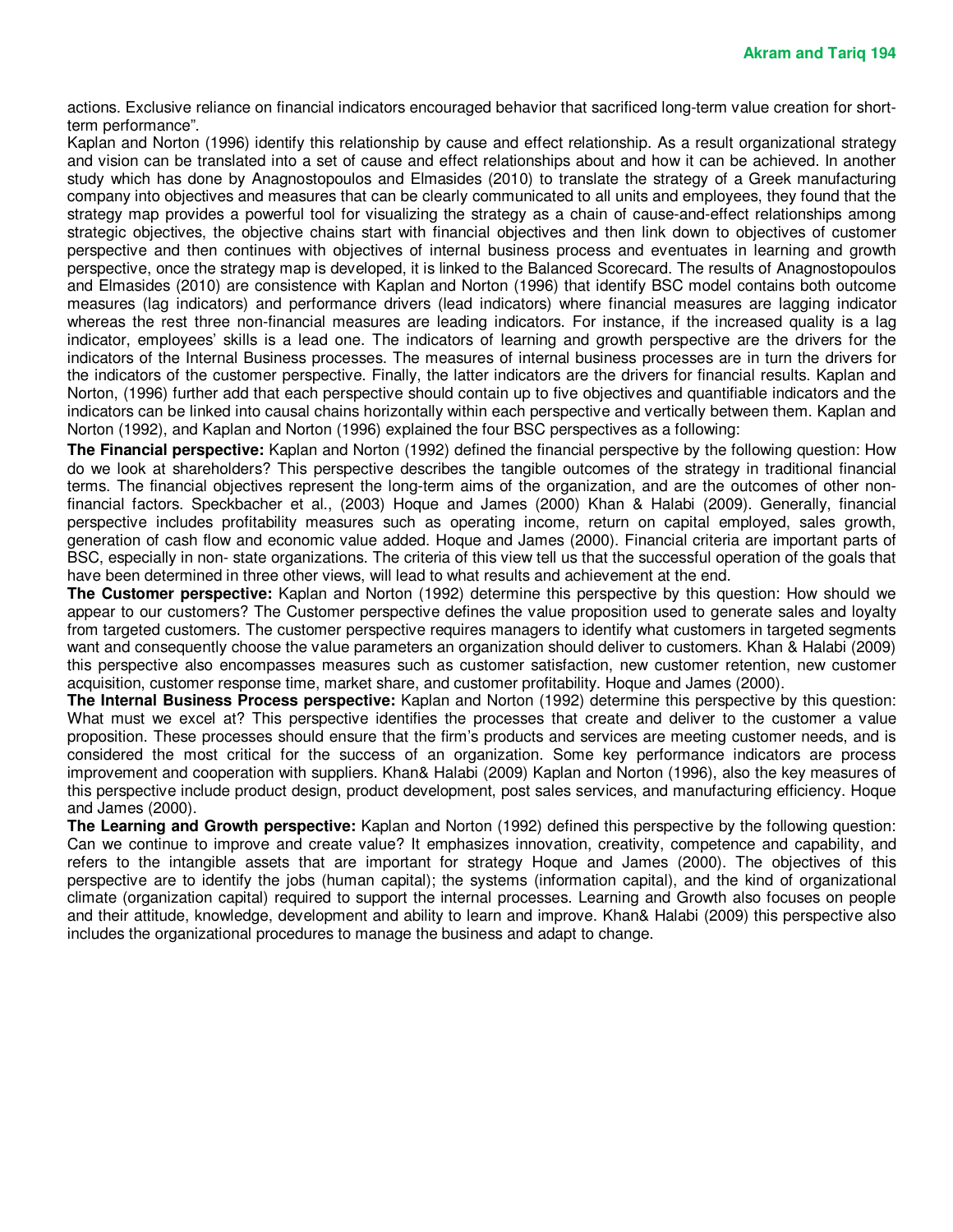

**Source:** Kaplan and Norton (1992).

#### **Balanced Scorecard Benefits**.

There are several benefits of BSC; the primary benefit of this performance evaluation tool is stated in Kaplan and Norton (1992) that the BSC allows managers to look at the business from four important perspectives. Moreover, it provides answers to four basic questions: How do customers see us? What must we excel? Can we continue to improve and create value? How do we look to shareholders? In the same article Kaplan and Norton (1992) stated that BSC minimizes information overload by limiting the number of measures to only four perspectives, namely, customer, financial, internal business, and learning and growth. On other hand, BSC also safeguards from sub-optimization in the decision-making process by forcing the managers to consider the four perspectives of business performance to have a complete picture.

Anand et al. (2005) stated that the BSC can also serve as the focal point for the organization's efforts, defining and communicating priorities to managers, employees, investors, even customers. The BSC is now used as the language, the benchmark against which all new projects and businesses are evaluated." Kaplan and Norton (1993) In consistence with these results Salehi and Ghorbani (2011) argue that BSC can allow the managers to know the vacuum of work as good as it can be transferring this strategy to the total company system, this is accomplished by translating vision and strategy into objectives and measures, providing a framework to communicate this vision and strategy to employees, and thereby channeling the energies, the abilities, and the specific knowledge of people throughout the organization towards achieving long-term goals. Lipe and Salterio (2000) also concluded that the use of the BSC should improve managerial decision making by aligning performance measures with the goals and strategies of the firm and the firm's business units.

#### **Application of BSC as performance evaluation tool**

The BSC model has received worldwide acceptance since this model has successfully been applied across a diverse range of private and public sectors in the different countries. However several researches studies were performed to measure the extent of BSC implementation in many countries.

Anand et al. (2005) in their nationwide questionnaire-based survey of 53 Indian companies to capture the issues in the design and applications of the performance BSC and identify the extent of the usage of the BSC by corporate India by exploring whether the Indian firms use all the four perspectives, namely, customer, financial, internal business, and learning and growth in their performance scorecard using descriptive statistics they found that the respondent firms want to balance profit, growth, and control through their present performance measurement and control systems and the BSC user firms plan to balance performance expectations of different stakeholders and the present adoption rate of 45.28 per cent. In studying the BSC multiple perspectives; the financial perspective emerges as the most important (87.5%), followed by customers' perspective (66.6%), shareholders' perspective (62.5%), internal business perspective (54.2%), and learning and growth perspective (54.2%).

In another survey of Speckbacher et al. (2003) it provides systematic research-based evidence on the usage of the BSC concept in German speaking countries namely, Austria, Switzerland, and Germany, Moreover it develops three primary types of BSC usage reflecting the successive phases in the evolution of the BSC concept and of its implementation in practice. Based on descriptive statistics of 174 German speaking companies, this study showed that only a minority of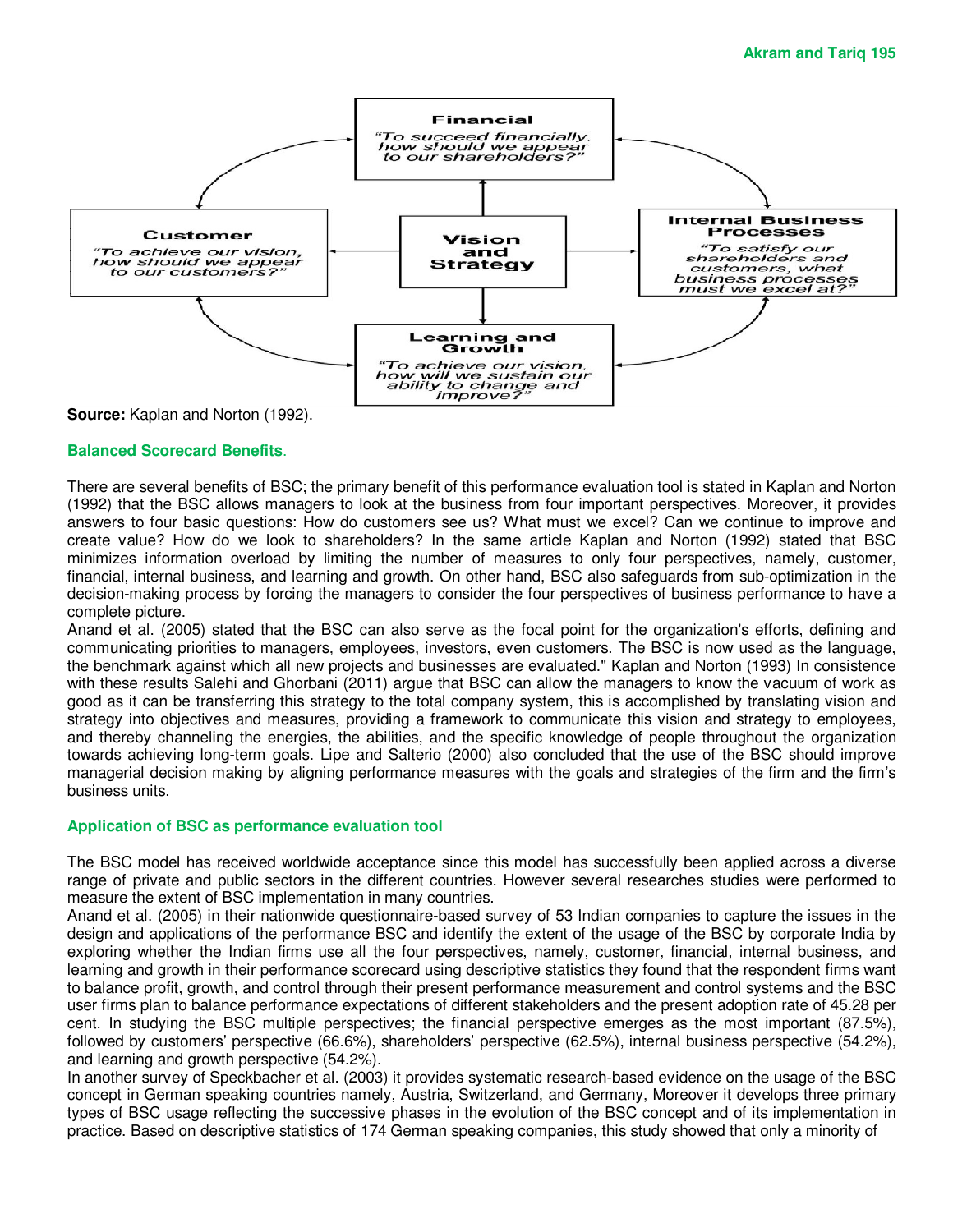firms (26%) use BSC, and most of these appear to use only a limited or incomplete version. On other hand, almost all of the companies questioned use the three proposed perspectives; Financial, Customer, and Internal Business Process and It was astonishing to note that fewer than two-thirds of the companies use the perspective Learning and Growth. This result of BSC perspectives is consistent with Anand et al. (2005) which means that the most important perspective is financial followed by customer, internal process and the learning and growth is the last one.

In another research was conducted in the same field by Yongvanich and Guthrie (2009) this paper is provide a descriptive analysis of BSC usage among companies on the Thai stock exchange; and assess the performance effects of this BSC use. It also assesses relationships between different types of BSC usage and performance variables. They found around 33 per cent of companies that had implemented the BSC did not employ cause-and-effect relationships. On other hand, the study found no significant association between types of BSC usage and company size. There were no significant differences in satisfaction and perceived benefits gained from using different types of BSC. Also, the extent of BSC use is not significantly different between different types of BSC usage. Further, the extent and manner of BSC use are not significantly associated with all performance variables. These results are consistent with Speckbacher et al. (2003) that showed insignificant difference in the usage of BSC across industries. On other hand, these results contradict with Hoque and James (2000) that found a positive association between company's size and BSC.

Many research studies examine the application of BSC in term of the association and relationship between perspectives. Khan et al. (2010) which states that improvements relating to customers, learning and growth and internal processes improve the financial performance of an organization, this study focused on leading manufacturing and service companies based in Bangladesh. The results showed that the BSC perspectives are positively correlated with each other at a statistically significant level and in a sequential way. Results also evidence that the companies that have improved their Return on Equity (ROE) and Return on Assets (ROA) had increased their efforts towards characteristics that involve the learning and growth perspective and the relationship between customer perspective factors and internal business process factors seems to be stronger than the relationship between learning and growth factors and internal business process. Further, the relation between customers and learning and growth exhibit limited statistical significant relationships. It also found supportive evidence that the companies that have improved their financial indicators have increased their efforts towards business activities more than the companies that have not. On other hand, it has shown that Bangladesh companies which implement and improve their nonfinancial perspectives ultimately benefit from increased financial performance. This then provides managers with greater motivation to adopt various learning and growth factors, internal business process factors and customer factors.

Khan and Halabi (2009) connect Learning and Growth under Knowledge Management approach with BSC in Multinational organizations, and establish the fact that the success of knowledge management can be measured by BSC. Besides, the paper identifies the extent of use of BSC in the Multinational organizations operating in Bangladesh and provides a general view of employees about the importance of employee learning and growth. Data were then analyzed with the help of bi-variate and multi-variate techniques of statistics. Empirical results of this study suggest that learning and growing organization is one in which knowledge management activities are deployed and expanded with a view to leverage the creativity of all the people in the organization. Moreover, the result also evidenced that BSC, as a strategic performance measurement tool helps in strategic management by linking some strategically significant, relevant, and interrelated measures or indicators with organizational emphasis on knowledge and learning initiatives. There are a consistency in the results of Khan et al. (2010) and Khan and Halabi (2009) but the latter focuses on knowledge management to be measured by BSC. But both of them studied BSC in term of the connection between perspectives by focusing on learning and growth perspective.

The study of Islam et al. (2005) investigates the relationship between a company's customer related performance and its learning and growth capabilities. Using 400 questionnaires were distributed to managers in four Taiwanese banks that had applied the BSC perspective to their customer service operations. Multiple hierarchical regressions were used to analyze the data. Results showed that when an organization establishes and raises levels of company learning and growth capabilities by using human resources capability, IT-service capability, and marketing knowledge service. This study focused only on customer and learning and growth perspectives.

Most of the literature on BSC focuses on developed countries such as U.S, European countries, and developed Asian countries like India, Bangladesh, Taiwan, and Iran e.g. Speckbacher et al. (2003), Anand et al. (2005), and Islam et al.(2005). The following literatures examine the extent of BSC adoption in Jordan because Jordanian business and economic environment are close to Palestinian environment.

Al-Matarneh (2011) examines the ability of Jordanian industrial companies to implement the BSC, also this research studied the realization of the importance of operational measurements (non-financial) to assess the overall performance by Jordanian industrial companies. Moreover it measured the ability of Jordanian industrial companies to bear the costs of BSC implementation and the availability of the necessary human resources to implement the (BSC) in Jordanian industrial companies. Using the statistical descriptive style analysis technique, it was found that there is recognition by the Jordanian industrial companies of the importance of the implementing the (BSC) in assessing the overall performance, the Jordanian industrial companies are realize the importance of using the operational measurements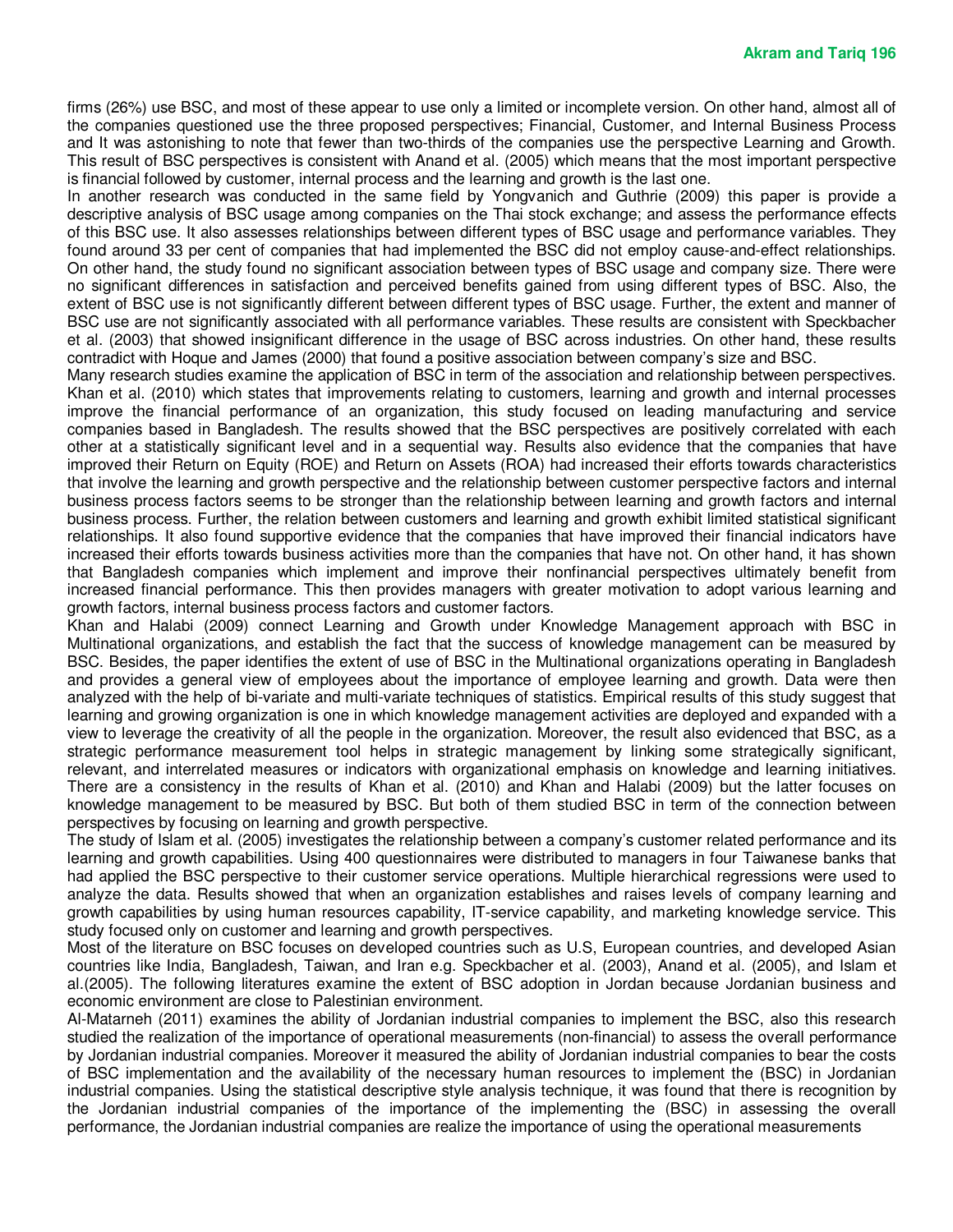(non-financial) for assessing the overall performance, the Jordanian industrial companies can afford the cost of application the (BSC), and the Jordanian industrial companies have the necessary human resources to implement the (BSC).

In another study conducted by Sawalqa et al, (2011) that analyses the state of implementation of the balanced scorecard (BSC) among Jordanian industrial companies. The study found that 59 Jordanian industrial companies used the BSC with a usage rate of 35.1% of the surveyed companies. Moreover, the results of the study indicated that the use of the BSC is spread across both the medium and the large companies in Jordan and the BSC companies did use different perspectives in their BSC although with more focus on the original four perspectives. In particular, results show that all the BSC users used the financial perspective. These results are consistent with previous work of Al-Matarneh (2011), Khan et al. (2010) and Anand et al. (2005).

In another study also conducted in Jordan. Al-Zwyalif (2012) identifying the Jordanian Private Universities awareness' of the importance of the implementation of the balanced scorecard (BSC) in performance evaluation, as well as at determining the ability of those universities to implement the BSC through discussing the availability of the essential elements for this implementation. The result of the study showed that the Jordanian Private Universities are aware of the importance of the implementing the BSC in performance evaluation. The study also showed the availability of financial resources and essential staff in the Jordanian Private Universities, which represents the basic requirements for the implementation of the BSC. According to the prior researches which conducted in Jordan we can find; a great awareness and recognition of BSC among Jordanian companies, realization of the operational or non-financial measures, and companies can afford both human and financial resources to implement the BSC.

#### **A Summary of Literatures Review**

The BSC was developed by professors Robert Kaplan and David Norton in 1990s by publishing several articles in Harvard Business Review in the years 1992 and 1993. Moreover, in 1996 they published book called The Balanced Scorecard to be the starting point of BSC evolution. BSC works to make balance between financial lagging indicators with operation non-financial leading indicator by translating company's vision into multiple perspectives of financial, customer, internal business process, and learning and growth perspectives. It is useful for both strategic and operational purposes. To implement it successfully, it must enjoy widespread support from the company. On the one hand, many companies in different countries had started to develop BSC as a performance evaluation tool, and there are a great awareness and attention of this technique in different countries around the world. Moreover, many companies have sufficient human and financial resources to implement BSC. To achieve the objectives of this study the following hypotheses were developed based on literatures review

H1: Palestinian corporations realize the importance of BSC in their performance evaluation process.

H2: Palestinian corporations realize the importance of non-financial measures.

H3: Palestinian corporations acquiring adequate human and financial capacity to adopt BSC.

#### **RESEARCH METHOD**

This study involves collection of both primary and secondary source of information to meet the research objectives and to test the research hypothesis. Primary data to measure the application of BSC and the realization of non financial measures of Palestinian listed corporations were collected using a structured questionnaire, this questionnaire contains both non-financial and financial measures and we ask respondents to specify the degree of usage of these measures and indicators in their performance evaluation process.

The questionnaire was sent to 60 respondents from the top management of Palestinian listed corporation from different sectors; Industrial, Banking and Financial Services, Investment, Insurance, and Services Sectors. The companies were selected randomly based on sample companies name and other information maintained by Palestine Exchange (PEX).

The questionnaire was directed at managers from the top level management include Chief Executive Officer (CEO), Chief Financial Officer (CFO), Internal Auditor and Controller, because it was assumed top level management possess more comprehensive knowledge in relation to organizational management control system, business strategy, and performance practices. The survey questionnaire contains three sections; First section included general questions related to sector in which a sample company works and personal questions related to respondents. Second section contains measures and indicator of BSC perspectives (Customer, Internal Business Process, Learning and Growth, and Financial Perspectives) these statement based on prior research of Kaplan and Norton (1992), Khan et al. (2010) and Anand et al. (2005). Five-Likert scale has been used in these questions ranged from (1) strongly disagree to (5) strongly agree, it is argued that the greater respondents agreed with those statement, the more the organization was using the BSC. The extent of BSC use represents the average response to these statements. The last section contains questions related to human and financial consideration to adopt BSC. The descriptive and analytical statistical techniques were applied in the analysis using the mean, standard deviation, percentage, frequency and one sample t-test was applied to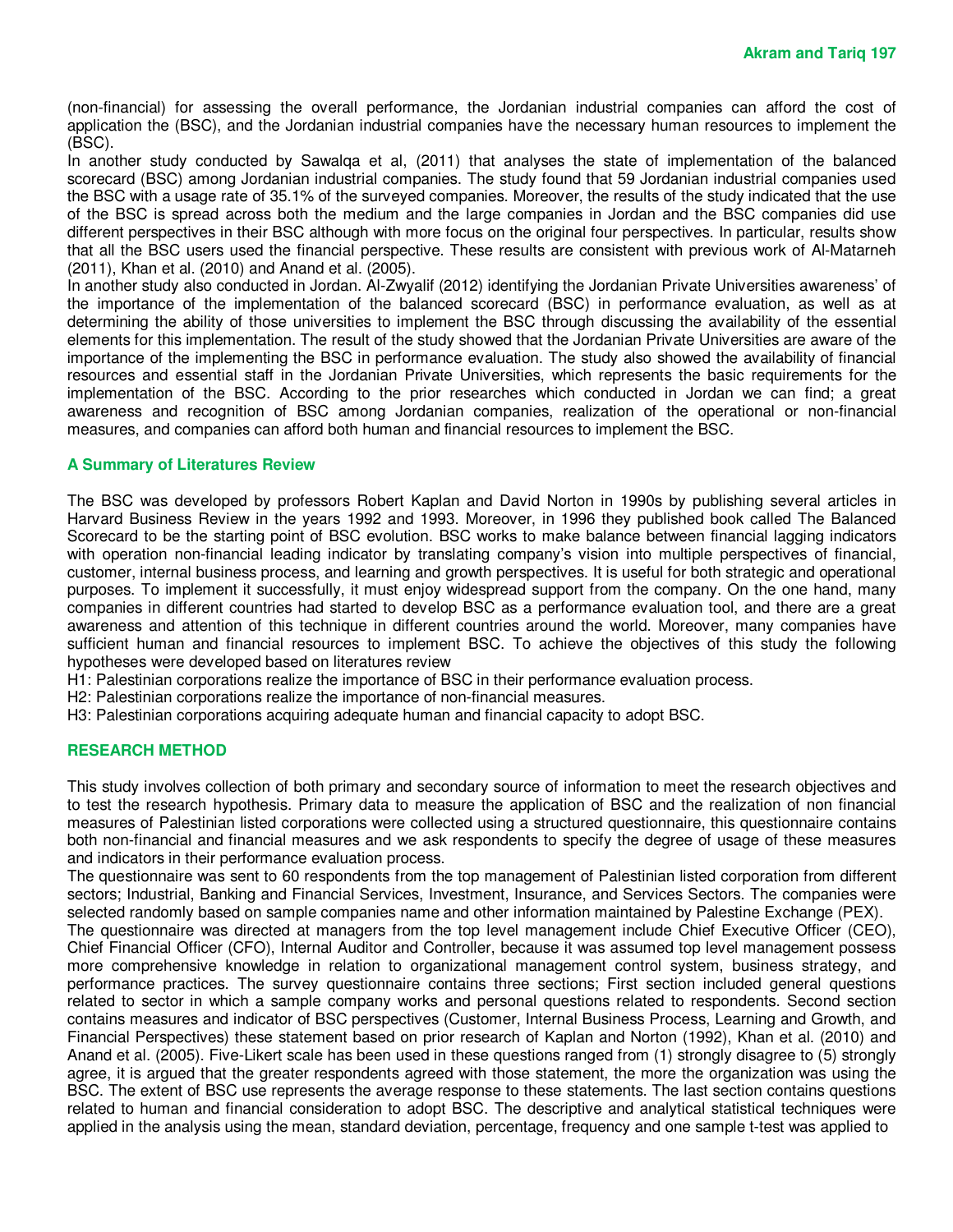test the study hypotheses. Within one month (42) completed questionnaires were received, representing a response rate 70%. The Cronbach's Alpha test was used to assess the reliability of measures. The result  $(α=0.897)$ , indicates that all variables are effectively measured. Sekaran (2005) Table (1) shows the detailed description of the study sample:

| Table 1: Industry Composition of Sample |  |  |
|-----------------------------------------|--|--|
|-----------------------------------------|--|--|

| <b>Sector</b>                         | <b>Sample Size</b> | Sample Percentage (%) |  |
|---------------------------------------|--------------------|-----------------------|--|
| Industrial                            | 8                  | 19%                   |  |
| <b>Banking and Financial Services</b> | 8                  | 19%                   |  |
| Investment                            | 7                  | 16.7%                 |  |
| Services                              | 10 <sup>1</sup>    | 23.8%                 |  |
| Insurance                             | 9                  | 21.4%                 |  |
| Total                                 | 42                 | 100%                  |  |

Table 1 show that 19% of sample from Industrial sector, also 19% from Banking and Financial Services, 16.7% from Investment sector, 23.8% from Services sector, and 21.4% from Insurance sector. Secondary data sources were obtained through prior researches related to BSC implementation and company's annual reports which published at the end of year.

#### **RESULTS ANALYSIS AND DISCUSSION**

Based in literature review of BSC and its application in several countries around the world, the statistical descriptive analysis technique and one sample t-test technique were used to test hypotheses and to answer the research questions.

#### **Descriptive statistics of Balanced Scorecard Perspectives**

The descriptive statistics (Arithmetic Mean and Standard Deviations) of the BSC perspectives; financial perspective and other non financial perspectives (Customer, Internal Business Process, and Learning and Growth) that were included in questionnaire are presented in table (2). Table (2) shows the mean value and standard deviation of each of financial and non financial BSC measures and indicators.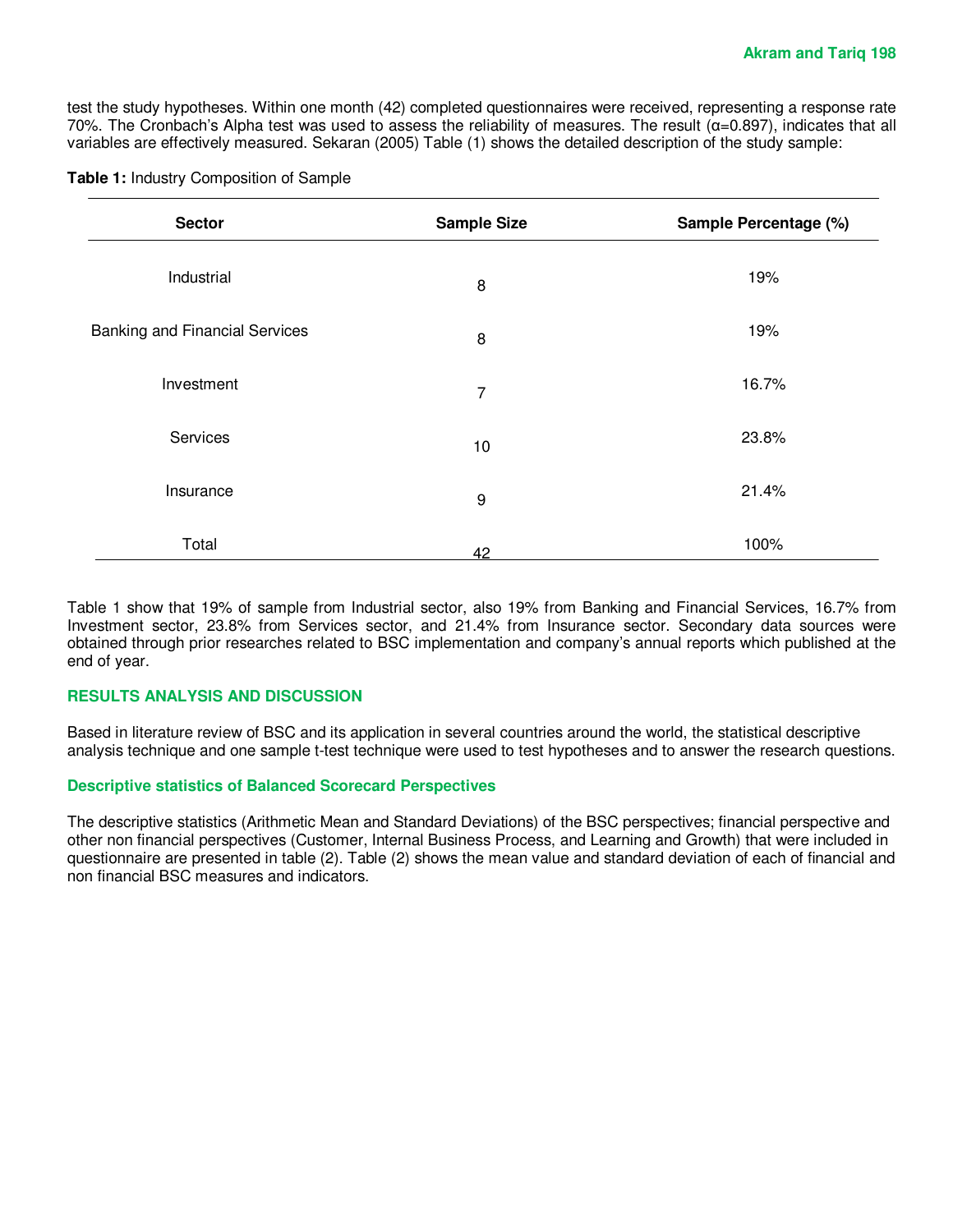**Table 2:** Descriptive Statistics of BSC Perspectives.

| <b>Customer Perspective</b>                                         | Mean | SD    |
|---------------------------------------------------------------------|------|-------|
| Customer satisfaction in term of quality                            | 4.38 | 0.539 |
| On time delivery of goods or services                               | 4.28 | 0.673 |
| Customer satisfaction on after sale services                        | 4.26 | 0.627 |
| Market share relative to competitors                                | 3.95 | 0.763 |
| Meeting customers' expectations                                     | 4.00 | 0.796 |
| Responsiveness to customer complaints                               | 4.02 | 0.949 |
| New customer's acquisition as a percentage of total customers.      | 4.00 | 0.826 |
| Retention Rate (Percentage of customers kept to total customers)    | 4.13 | 0.951 |
| <b>Overall Mean and SD of Customer Perspective</b>                  | 4.12 | 0.489 |
| <b>Internal Business Process</b>                                    |      |       |
| High quality machines and equipments                                | 4.07 | 0.808 |
| Number of skilled employees to total employees                      | 3.95 | 0.986 |
| Decrease unit cost or cost of providing services                    | 3.83 | 1.057 |
| Time necessary to produce product or provide service                | 4.07 | 0.837 |
| <b>Overall Mean and SD of Internal Business Process Perspective</b> | 3.98 | 0.668 |
| <b>Learning and Growth Perspective</b>                              |      |       |
| Decreasing in employee turnover ratio                               | 3.95 | 0.854 |
| Employee empowerment                                                | 3.92 | 0.894 |
| Employee satisfaction                                               | 3.80 | 1.064 |
| Employee training in different areas                                | 3.80 | 1.194 |
| Increasing in trained and skilled employees                         | 4.04 | 0.696 |
| Increasing in employees suggestions and ideas                       | 4.00 | 0.826 |
| Increasing in quality of employees                                  | 3.85 | 0.899 |
| Usage of technology                                                 | 3.95 | 1.080 |
| Overall Mean and SD of Learning and Growth Perspective              | 3.92 | 0.637 |
| <b>B. Financial Perspective</b>                                     |      |       |
| Return on Investment (ROI)                                          | 4.31 | 0.715 |
| Economic Value Added (EVA)                                          | 4.02 | 0.748 |
| <b>Current Ratio</b>                                                | 4.00 | 0.698 |
| Net Profit Margin                                                   | 4.45 | 0.592 |
| Cash Ratio                                                          | 4.09 | 0.849 |
| Debt to Equity Ratio                                                | 4.24 | 0.820 |
| Days in Sales receivables                                           | 3.85 | 0.977 |
| <b>Overall Mean and Standard Deviation of Financial Perspective</b> | 4.15 | 0.408 |

The results show a high mean value of both financial and non financial measures, all mean values above 3.5. The overall mean value of customer perspective 4.12 with SD 0.489, internal business process 3.98 with SD 0.668, learning and growth 3.92 with SD 0.637, and financial perspective had a highest mean value 4.15 with SD 0.408, which means that the respondent from different companies believe and realize the importance of BSC financial and non financial measures in their performance evaluation process but financial measures still the dominant in their importance over non financial measures.

#### **Hypotheses Testing**

In order to test the research hypotheses H1 and H2 that related to Palestinian companies realization of BSC and nonfinancial measures in their performance evaluation process, one sample t-tests were used to analyze information, and the results are summarized in table 3.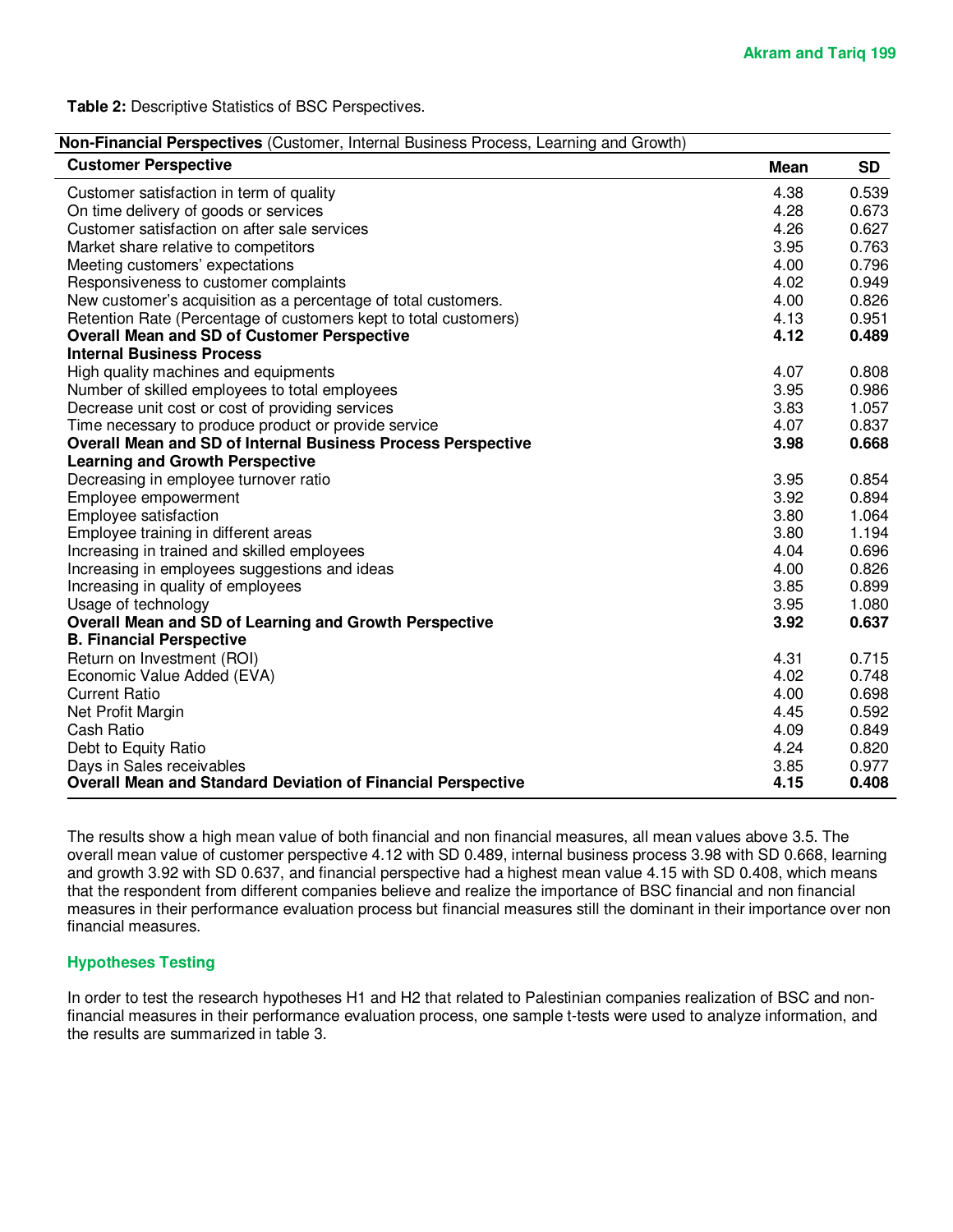| <b>Perspectives</b>                        | Mean | SD    | t-value | Sig. Level |
|--------------------------------------------|------|-------|---------|------------|
| Financial                                  | 4.15 | 0.408 | 18.084  | 0.000      |
| Customer                                   | 4.12 | 0.489 | 15.031  | 0.000      |
| <b>Internal Business</b><br><b>Process</b> | 3.98 | 0.668 | 9.527   | 0.000      |
| Learning and Growth                        | 3.92 | 0.637 | 9.344   | 0.000      |

**Table 3:** Results of statistical analysis.

Table 3 provides supportive evidence that the Palestinian companies realize the importance of non-financial measures which included in customer, internal business process, and learning and growth perspectives. This table illustrates that the value of calculated (t) for customer perspectives measures 15.031, for internal business process perspectives measures 9.527, and for learning and growth perspective measures 9.344 all of these measures have a significant level (0.000) which is less than (α=0.05). Based on these results Hypotheses H1 and H2 are accepted which means that Palestinian corporations realize the importance of BSC and non-financial measures in their performance evaluation process.

The third hypothesis deals with company's human and financial capabilities to apply BSC, one sample t-test is used to test the hypothesis and the results are summarized in table 4.

**Table 4:** Descriptive statistics and t-value of human and financial consideration of BSC application

| <b>Statements</b>                                                                                           | Mean  | <b>SD</b> | t-value | Sig. Level |
|-------------------------------------------------------------------------------------------------------------|-------|-----------|---------|------------|
| The employees have an adequate experience in the field of<br>performance measurement systems.               | 4.172 | 0.848     | 7.445   | 0.000      |
| Company have a job title called Management Accountant                                                       | 3.896 | 1.113     | 4.338   | 0.000      |
| Employees engaged in the performance measurement had recent<br>academic degrees.                            | 3.689 | 1.072     | 3.463   | 0.002      |
| There is adequate financial capacity in the company to shift to (BSC)<br>system.                            | 4.00  | 0.707     | 7.616   | 0.000      |
| Company can provide training courses to its employees from all<br>levels involved in using the (BSC) system | 4.034 | 0.823     | 6.769   | 0.000      |
| The benefits expected from the use of the (BSC) system exceeds the<br>costs of the application              | 3.965 | 0.905     | 5.741   | 0.000      |
| The company can afford to attract the expertise that can apply the<br>balanced (BSC).                       | 3.724 | 0.840     | 4.638   | 0.000      |
| The company is willing to bear the cost of buying licenses to use the<br>(BSC) system.                      | 3.965 | 0.778     | 6.680   | 0.000      |

As indicated in table 4, companies have the necessary human resources and able to bear the cost of application the BSC because mean values are high more than 3.5 with high t-value calculated, which means that company's employees have an adequate experience in the field of performance measurement systems. Moreover companies have an adequate financial capacity in the company to shift to BSC system, and realize that the benefits expected from the use of the BSC system exceeds the costs of the application and ready to attract the expertise and bear the cost of buying licenses to use the BSC system. Since the t-values calculated are high with significant level less than (α=0.05) for all paragraphs, this hypothesis is accepted. Palestinian companies can afford financial and human resources to adopt and develop BSC.

#### **Key Performance Indicators under BSC Perspectives**

According to the statistical analysis above, this section will discuss the main Key Performance Indicators (KPI) within BSC are used by Palestinian listed companies.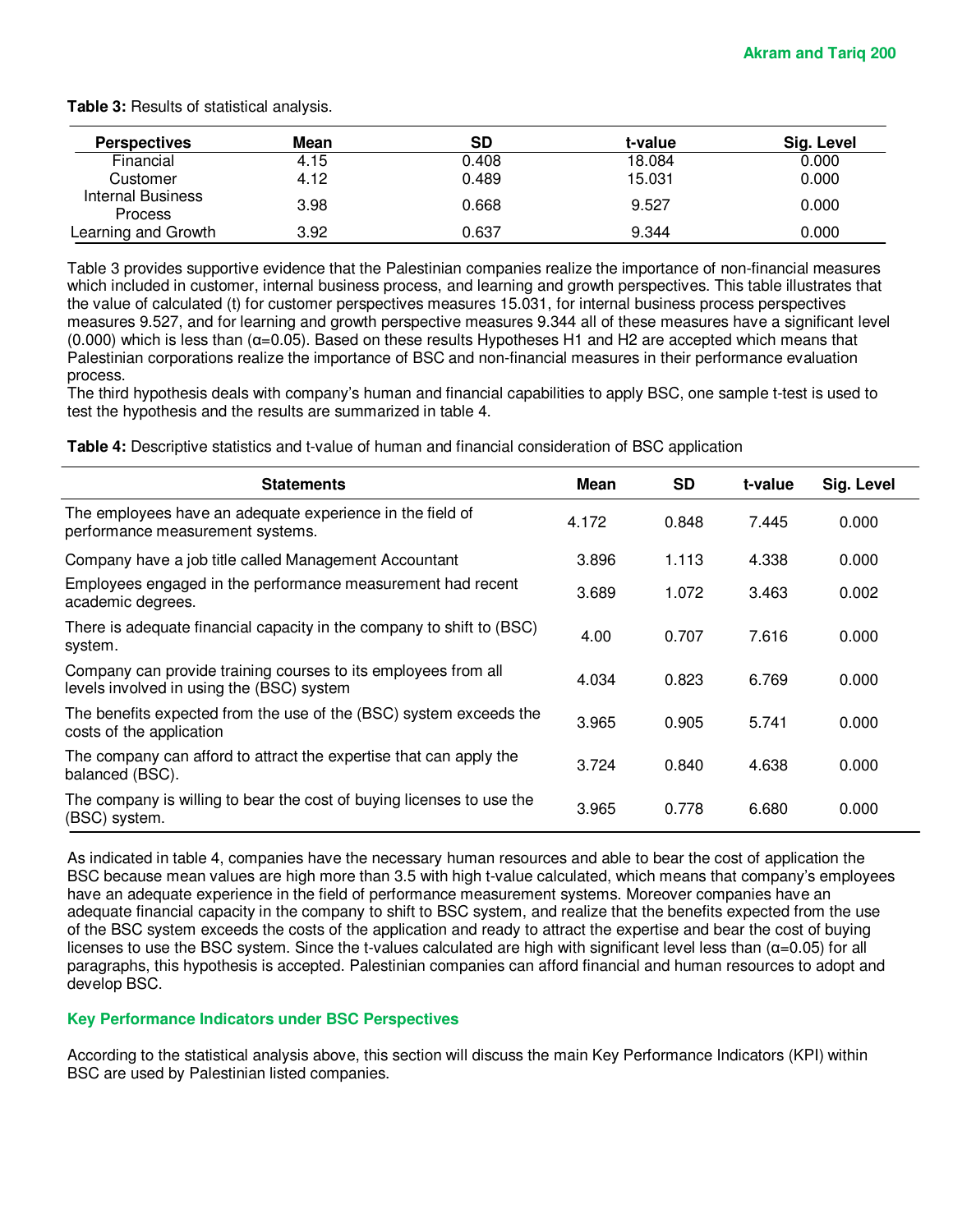**Customers' Perspective:** Table 2 and 5 indicate that the customer satisfaction in term of quality is the most important KPI, followed by customer satisfaction on after sale services, on time delivery of goods or services, meeting customer's expectation, market share, and finally a retention rate of current customers.

**Internal Business Process:** Table 2 and 5 find a high quality of machines and equipments is the most important over other KPIs, followed by Time necessary to produce product or provide service, Number of skilled employees to total employees, and unit cost of providing services.

**Learning and Growth Perspective:** Increasing in trained and skilled employees is the most important KPI, followed by Increasing in employee's suggestions and ideas, employee turnover ratio, Employee empowerment, increasing in quality of employees, Usage of technology, and Employee satisfaction.

**Financial Perspective:** Net profit margin is the most important financial KPI, the other financial KPI are return on investment (ROI), debt to equity ratio, current ratio, economic value added (EVA), cash ratio, and days in sale receivables.

#### **Extent of non financial measures awareness in different sectors**

The sample size of research is 42 participants from 21 companies from different sectors; the following table represents the mean value of the extent of non financial measures awareness.

| <b>Sector</b>     | Number of        | <b>Customer</b>    | <b>Internal</b> | Learning & | Average for non    | <b>Financial</b>   |
|-------------------|------------------|--------------------|-----------------|------------|--------------------|--------------------|
|                   | <b>Companies</b> | <b>Perspective</b> | <b>Business</b> | Growth     | financial Measures | <b>Perspective</b> |
| <b>Industrial</b> |                  | 4.3438             | 4.2917          | 4.2188     | 4.284767           | 4.4375             |
| <b>Banking</b>    | 6                | 4.3438             | 3.875           | 4.4062     | 4.208333           | 3.8594             |
| Investment        |                  | 3.9464             | 3.8333          | 3.5536     | 3.777767           | 3.9107             |
| <b>Service</b>    |                  | 4.0625             | 3.34333         | 3.5625     | 3.65611            | 3.725              |
| <b>Insurance</b>  | 3                | 3.9722             | 3.3519          | 3.9028     | 3.7423             | 3.9722             |

**Table 5:** The awareness of BSC perspectives in different sectors.

Based on table 5; there are a reasonable awareness of BSC non financial perspectives in comparison with financial perspective, the most realization and interest of non financial measures in industrial sectors and banking sector and also in banking sector non financial measures dominant over financial perspective specially customer and learning and growth. In conjunction with previous analysis of the awareness of BSC perspective the following table represents in percentage the stages of BSC implementation.

**Table 6:** Stages of implementing BSC.

| <b>Stages in implementation</b>                                                      | Percentage |
|--------------------------------------------------------------------------------------|------------|
| Fully Applied BSC and completely realize the importance of non financial measures    | 30%        |
| Partially Applied BSC and Moderately realize the importance of nonfinancial measures | 42%        |
| Not Apply BSC and somewhat realize the importance of nonfinancial measures           | 17%        |
| Neither apply BSC nor have a realization of non financial measures.                  | 11%        |

According to analysis we found that approximately 30% of the corporations indicate that their company fully apply BSC and completely realize the importance of non financial measures, 42% the them indicate partially implementation of BSC and moderately realization to the importance of nonfinancial measures, 17% of corporations indicate that their companies do not apply BSC but they somewhat aware of non financial measures, finally 11% of participants stated that their company neither apply BSC nor have a realization of non financial measures.

#### **CONCLUSION**

The study examined the Palestinian listed corporation's implementation of BSC and their awareness of its importance for performance evaluation process, the necessary of integrating non-financial with financial measures to evaluate the performance of corporation as well. In addition to, it explored the Palestinian corporation's financial and human capabilities to adopt BSC. Our findings show that majority of Palestinian corporations use BSC in their evaluation process either fully or partially. Inspite of realizing the importance of BSC implementation in full, financial measurements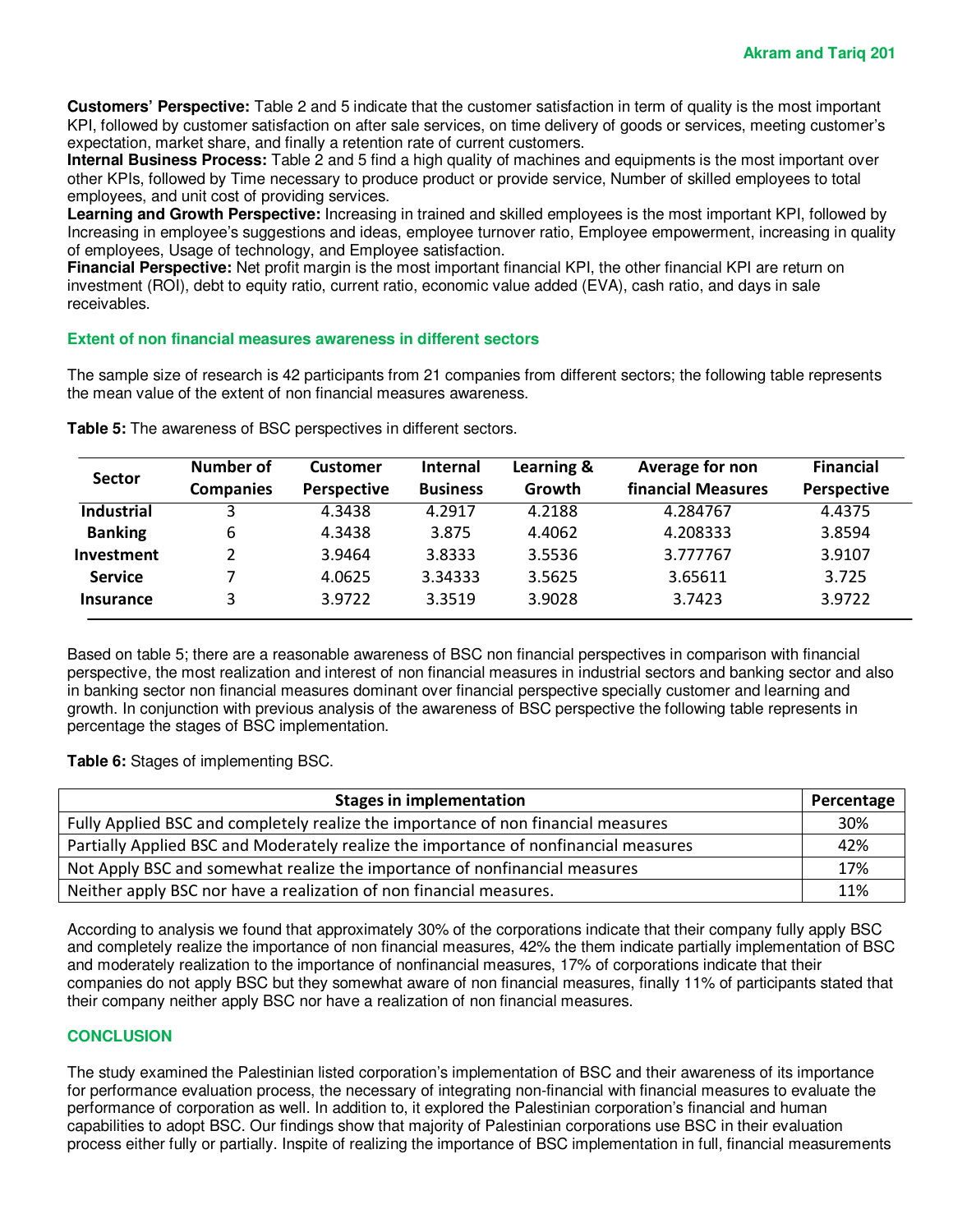are still dominate the concentration of corporations in their evaluations of operation and management performance. These results are consistent with previous work of Anand et al. (2005) and Speckbacher et al. (2003). Palestinian listed corporations have an experience in the field of performance evaluation system and ready to offer

financial and human resources to adopt BSC, they realize expected benefits from adoption BSC system and ready to attract the expertise and bear the cost of buying licenses to use the BSC system as well. These results confirm with other findings of previous work of Al Sawalqa et al. (2011), Al- Matarneh (2011), and Al-Najjar (2012). This study measures company's awareness of BSC by examining each BSC perspective's components of measures and indicators. In customer perspective most of companies focus on customer satisfaction as a non-financial indicator of performance, in internal business process, a high quality of machines and equipments is the most important measures of performance, in learning and growth skilled employee measure is the most important measure. Finally, in financial perspective net profit margin is the dominant and most important over other financial measures. This result is consistent with previous work of Anand et al. (2005).

However, the results of this study have a number of implications, this study one of the first studies that deals with management accounting practices of developing country like Palestine. It indicates that Palestinian companies ready to shift from industrial era (tangible) to information era (intangibles) which means adopting strategies had to change from managing tangible assets to managing intangible assets which measured by

non-financial strategic measures rather than by their financial value such as customer relationships, innovative products and services, high-quality and responsive operating processes, skills and knowledge of the workforce, the information technology that supports the workforce and links the firm to its customers and suppliers, and the organizational climate that encourages innovation, problem solving and improvement.

Adopting BSC focus on strengthen non-financial measures which is called leading indicators that include Customer, Internal business process, and Learning and growth perspectives to achieve high financial performance which is called lagging indicators. However, if a company wants to enhance its financial performance (Financial Perspective) they must create and deliver products and services that are valued by customer to improve customer satisfaction (Customer Perspective) and to enhance customer satisfaction company should provide goods and services with highest quality and reasonable cost (Internal Business Process Perspective) and to produce high quality of goods and services it is necessary to have skilled employees and advanced technology (Learning and Growth Perspective).

#### **REFERENCES**

Anand, M. Sahay B. and Saha S. (2005) "Balanced Scorecard in Indian Companies" Vikalpa, Volume 30, No 2, April - June 2005, pp.11-25.

Anagnostopoulos K. P. and SEKAP G.(2010) "Strategic Plan in a Greek Manufacturing Company: A Balanced Scorecard and Strategy Map Implementation" International Journal of Business and Management Volume 5, No 2, February 2010, pp.12-25.

Banker, RD., Chang, HD. and Pizzini, MJ. (2004). The Balanced Scorecard: Judgmental Effects of Performance Measures Linked to Strategy, The Accounting Review pp 1-23.

Cohen, S., Thiraios, D. and Kandilorou, M. (2006). Do Non-Financial and Financial Performance Parameters Interrelate in Practice? Empirical Evidence from A Balanced Scorecard Perspectives, available at SSRN

http:/ ssrn.com

Frigo, ML. (2012) "The Balanced Scorecard: 20 Years and Counting" Strategic Finance Magazine October 2012 pp 49-53

Hoque, Z. and James, W. (2000), "Linking balanced scorecard measures to size and market factors: impact on organizational performance", Journal of Management Accounting Research, Vol. 12, pp. 1-17.

Ittner, CD., Larcker, DF. and Randall, T. (2003), "Performance implications of strategic performance measurement in financial services firms", Accounting, Organizations and Society, Vol. 28 Nos 7-8, pp. 715-41.

Khan, MH., Halabi, AK and Masud M. (2010) "Empirical Study of the Underlying Theoretical Hypotheses In The Balanced Scorecard (BSC) Model: Further Evidence From Bangladesh" Asia-Pacific Management Accounting Journal, Volume 5 Issue 2, pp. 45-73, 2010

Khan, M.H.U.Z and Halabi, A.K. (2009). "Perceptions of Firms Learning and Growth under Knowledge Management Approach with Linkage to Balanced Scorecard (BSC): Evidence from a Multinational Corporation of Bangladesh", International Journal of Business and Management, pp. 257- 282.

Kaplan, RS. and Norton, DP. (1992), "The balanced scorecard – measures that drive performance", Harvard Business Review, Vol. 70 No. 1, pp. 71-9. Kaplan, RS. and Norton, DP. (1996a), The Balanced Scorecard: Translating Strategy into Action, Harvard Business School Press, Boston, MA.

Kaplan, RS. and Norton, DP. (1996b), "Using the Balanced Scorecard as a strategic management system", Harvard Business Review, Vol. 74 No. 1, pp. 75-85.

Kaplan, RS. and Norton, DP. (2001a), The Strategy-Focused Organization, Harvard Business School Press, Boston, MA.

Kaplan, RS. and Norton, DP. (2001b), "Transforming the balanced scorecard from performance measurement to strategic management", Accounting Horizons, Vol. 15 Part 1, March, pp. 87-104.

Kaplan, RS. and Norton, DP. (2001c), "Transforming the Balanced Scorecard from performance measurement to strategic management", Accounting Horizons, Vol. 15 Part 2, June, pp. 147-60.

Lipe, MG. and Salterio, S., 2000. The Balanced Scorecard: Judgmental Effects of Common and Unique

Performance Measures, The Accounting Review, Vol. 75, No 3, 283-298.

Matarneh G. (2011) "Performance Evaluation and Adoption of Balanced Scorecard (BSC) in Jordanian Industrial Companies" European Journal of Economics, Finance and Administrative Sciences ISSN 1450-2275 Issue 35 (2011) pp 37-46

Papalexandris, A., Loannou, G. and Prastacos, G.P. (2004), "Implementing the Balanced Scorecard in Greece: a software firm's experience", Long Range Planning, Vol. 37, pp. 351-66.

Salehi, M. and Ghorbani B. (2011) "A Study Of Using Financial And Non-Financial Criteria In Evaluating Performance: Some Evidence Of Iran" Serbian Journal of Management (2011) pp 97 – 108